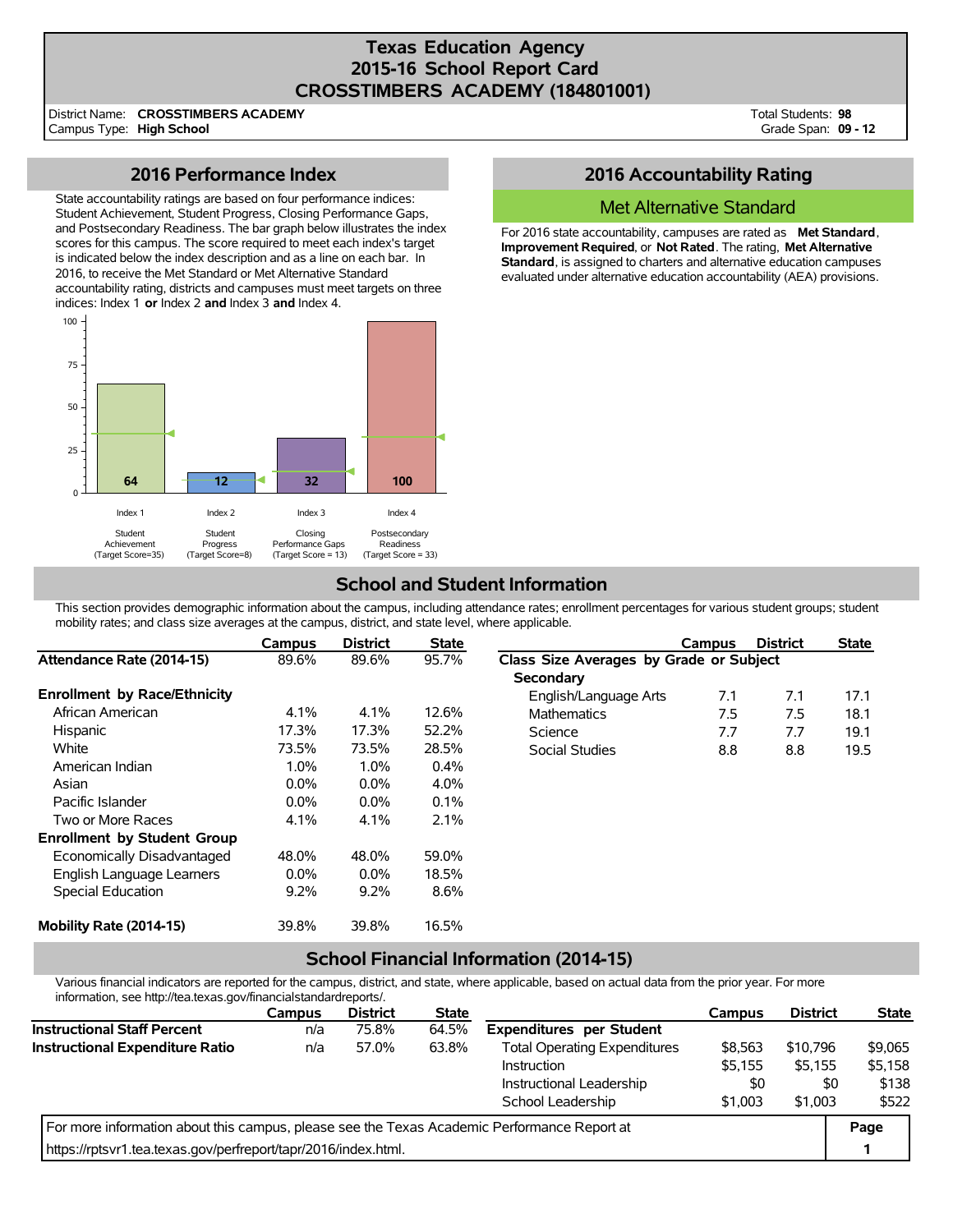## **Texas Education Agency 2015-16 School Report Card**

### **CROSSTIMBERS ACADEMY (184801001) CROSSTIMBERS ACADEMY**

|                                                                                     |      |              |        |         |                            |                 |        |          |       |                 | Two or      |               |
|-------------------------------------------------------------------------------------|------|--------------|--------|---------|----------------------------|-----------------|--------|----------|-------|-----------------|-------------|---------------|
|                                                                                     |      |              |        | All     | <b>African</b>             |                 |        | American |       | <b>Pacific</b>  | <b>More</b> | Econ          |
|                                                                                     |      | <b>State</b> |        |         | District Students American | <b>Hispanic</b> | White  | Indian   | Asian | <b>Islander</b> | Races       | <b>Disadv</b> |
| STAAR Percent at Level II Satisfactory Standard or Above (Sum of All Grades Tested) |      |              |        |         |                            |                 |        |          |       |                 |             |               |
| All Subjects                                                                        | 2016 | 75%          | 64%    | 64%     | 100%                       | 30%             | 73%    |          |       |                 |             | 58%           |
| Reading                                                                             | 2016 | 73%          | 52%    | 52%     | $\ast$                     | $\ast$          | 53%    |          |       |                 | $\ast$      | 45%           |
| <b>Mathematics</b>                                                                  | 2016 | 76%          | 63%    | 63%     |                            | $\ast$          | 71%    |          |       |                 |             | 55%           |
| Science                                                                             | 2016 | 79%          | 83%    | 83%     |                            | $\ast$          | 100%   |          |       |                 | $\ast$      | $\ast$        |
| <b>Social Studies</b>                                                               | 2016 | 77%          | 74%    | 74%     |                            | $\ast$          | 87%    |          |       |                 | $\ast$      | 75%           |
| STAAR Percent at Postsecondary Readiness Standard (Sum of All Grades Tested)        |      |              |        |         |                            |                 |        |          |       |                 |             |               |
| Two or More Subjects 2016                                                           |      | 45%          | 24%    | 24%     | $\ast$                     | $\ast$          | 30%    |          |       |                 |             | 19%           |
| Reading                                                                             | 2016 | 46%          | 30%    | 30%     | $\ast$                     | $\ast$          | 40%    |          |       |                 | $\ast$      | $\ast$        |
| <b>Mathematics</b>                                                                  | 2016 | 43%          | $\ast$ | $\star$ |                            | $\ast$          | $\ast$ |          |       |                 |             | $\ast$        |
| Science                                                                             | 2016 | 47%          | 50%    | 50%     | $\ast$                     | $\ast$          | $\ast$ |          |       |                 | $\ast$      | $\ast$        |
| Social Studies                                                                      | 2016 | 47%          | 28%    | 28%     | *                          | $\ast$          | 35%    |          |       |                 | $\ast$      | $\ast$        |
| STAAR Percent at Advanced Standard (Sum of All Grades Tested)                       |      |              |        |         |                            |                 |        |          |       |                 |             |               |
| All Subjects                                                                        | 2016 | 18%          | $\ast$ | $\star$ | $\ast$                     |                 | $\ast$ |          |       |                 |             |               |
| Reading                                                                             | 2016 | 17%          | $\ast$ | $\star$ | $\ast$                     | $\ast$          | $\ast$ |          |       |                 | $\ast$      |               |
| <b>Mathematics</b>                                                                  | 2016 | 19%          |        | $\star$ |                            | $\ast$          | $\ast$ |          |       |                 |             |               |
| Science                                                                             | 2016 | 16%          | *      | $\star$ |                            | $\ast$          | $\ast$ |          |       |                 | $\ast$      |               |
| Social Studies                                                                      | 2016 | 22%          | $\ast$ | $\star$ | $\ast$                     | $\ast$          | $\ast$ |          |       |                 | $\ast$      | $\ast$        |
| <b>STAAR Percent Met or Exceeded Progress</b>                                       |      |              |        |         |                            |                 |        |          |       |                 |             |               |
| All Subjects                                                                        | 2016 | 62%          | *      | $\star$ |                            |                 | $\ast$ |          |       |                 |             |               |
| Reading                                                                             | 2016 | 60%          |        | $\star$ | $\ast$                     | $\ast$          | $\ast$ |          |       |                 | $\ast$      |               |
| <b>Mathematics</b>                                                                  | 2016 | 63%          | $\ast$ | $\star$ |                            | $\ast$          | $\ast$ |          |       |                 |             | $\ast$        |
| <b>STAAR Percent Exceeded Progress</b>                                              |      |              |        |         |                            |                 |        |          |       |                 |             |               |
| All Subjects                                                                        | 2016 | 17%          | $\ast$ | $\star$ | $\ast$                     |                 |        |          |       |                 |             |               |
| Reading                                                                             | 2016 | 16%          | *      | $\star$ |                            |                 | $\ast$ |          |       |                 |             |               |
| Mathematics                                                                         | 2016 | 17%          | $\ast$ | $\star$ |                            | $\ast$          | $\ast$ |          |       |                 |             | $\ast$        |

For more information about this campus, please see the Texas Academic Performance Report at **Page** https://rptsvr1.tea.texas.gov/perfreport/tapr/2016/index.html. **2**

'?' Indicates that the data for this item were statistically improbable, or were reported outside a reasonable range. "Indicates zero observations reported for this group. '\*' Indicates results are masked due to small numbers to protect student confidentiality. Moreover the student of the student confidentiality.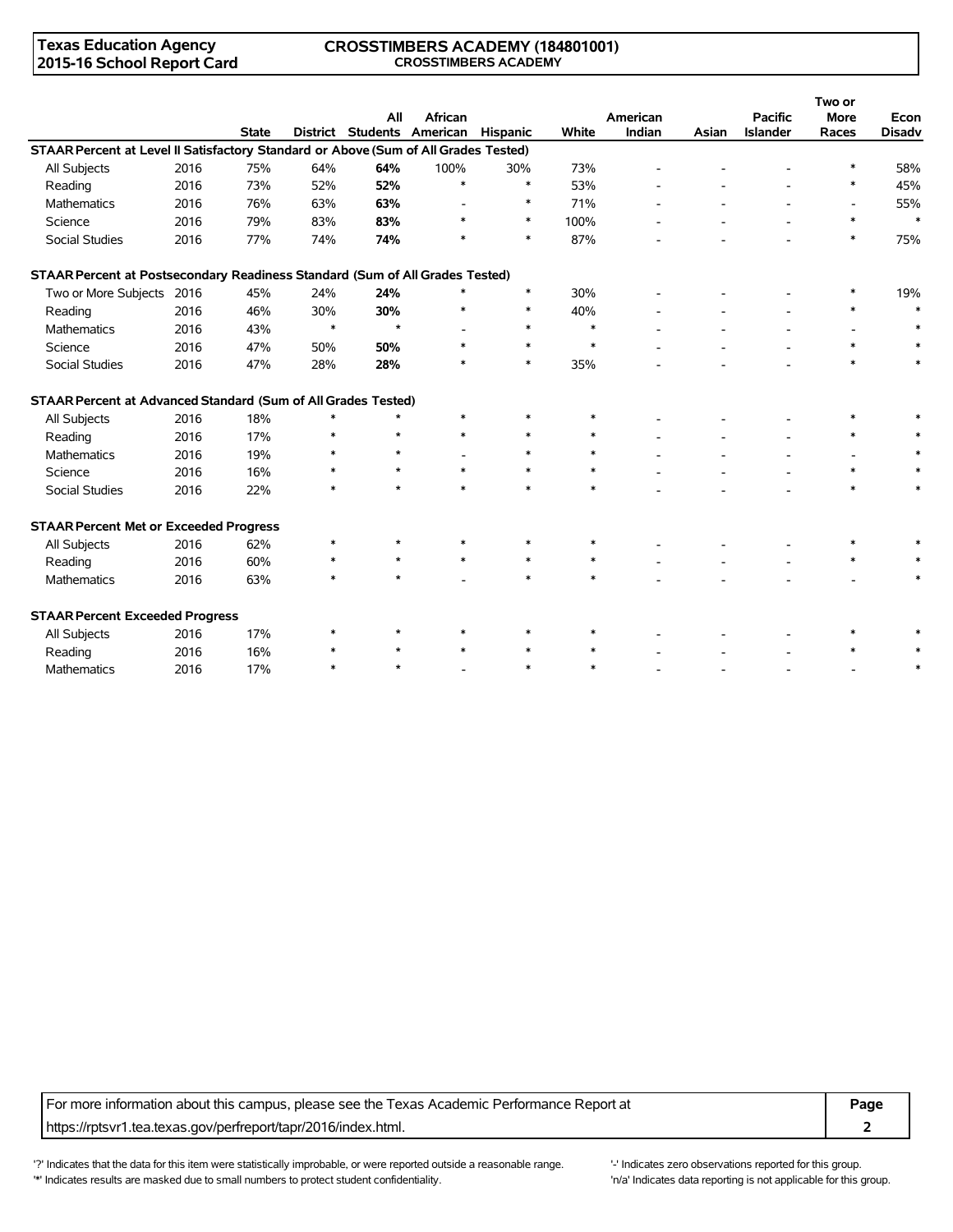## **Texas Education Agency 2015-16 School Report Card**

#### **CROSSTIMBERS ACADEMY (184801001) CROSSTIMBERS ACADEMY**

|                                                        | <b>State</b> |       | All<br>District Students American | African                  | <b>Hispanic</b> | White | American<br>Indian       | Asian                    | <b>Pacific</b>           | Two or<br><b>Islander More Races</b> | Econ<br>Disadv |
|--------------------------------------------------------|--------------|-------|-----------------------------------|--------------------------|-----------------|-------|--------------------------|--------------------------|--------------------------|--------------------------------------|----------------|
| Annual Dropout Rate (Gr 9-12)                          |              |       |                                   |                          |                 |       |                          |                          |                          |                                      |                |
| 2014-15                                                | 2.1%         | 4.0%  | 4.0%                              | $\ast$                   | 0.0%            | 3.9%  | $\ast$                   |                          | L,                       | $\ast$                               | 3.9%           |
| 2013-14                                                | 2.2%         | 6.5%  | 6.5%                              | $\ast$                   | 8.0%            | 6.6%  | $\ast$                   |                          |                          | $\ast$                               | 8.1%           |
| 4-Year Longitudinal Rate (Gr 9-12)                     |              |       |                                   |                          |                 |       |                          |                          |                          |                                      |                |
| Class of 2015                                          |              |       |                                   |                          |                 |       |                          |                          |                          |                                      |                |
| Graduated                                              | 89.0%        | 75.0% | 75.0%                             | $\ast$                   | 83.3%           | 76.0% |                          |                          |                          | $\overline{\phantom{a}}$             | 64.3%          |
| Received GED                                           | 0.6%         | 0.0%  | 0.0%                              | $\ast$                   | 0.0%            | 0.0%  |                          |                          |                          | $\overline{\phantom{a}}$             | 0.0%           |
| Continued HS                                           | 4.1%         | 12.5% | 12.5%                             | $\ast$                   | $0.0\%$         | 12.0% | $\overline{\phantom{a}}$ | $\overline{\phantom{a}}$ | $\blacksquare$           | $\overline{\phantom{a}}$             | 14.3%          |
| Dropped Out                                            | 6.3%         | 12.5% | 12.5%                             | $\ast$                   | 16.7%           | 12.0% | $\overline{\phantom{a}}$ | $\overline{\phantom{a}}$ | $\overline{\phantom{a}}$ | $\overline{\phantom{a}}$             | 21.4%          |
| Graduates and GED                                      | 89.6%        | 75.0% | 75.0%                             | $\ast$                   | 83.3%           | 76.0% | $\overline{a}$           | $\overline{a}$           | L,                       | $\blacksquare$                       | 64.3%          |
| Grads, GED, & Cont                                     | 93.7%        | 87.5% | 87.5%                             | $\ast$                   | 83.3%           | 88.0% |                          |                          |                          | $\overline{\phantom{a}}$             | 78.6%          |
| Class of 2014                                          |              |       |                                   |                          |                 |       |                          |                          |                          |                                      |                |
| Graduated                                              | 88.3%        | 91.1% | 91.1%                             | $\ast$                   | 100.0%          | 89.2% |                          | $\overline{a}$           |                          | $\overline{\phantom{a}}$             | 93.3%          |
| Received GED                                           | 0.8%         | 0.0%  | 0.0%                              | $\ast$                   | 0.0%            | 0.0%  |                          |                          |                          | $\overline{\phantom{a}}$             | 0.0%           |
| Continued HS                                           | 4.3%         | 0.0%  | 0.0%                              | $\ast$                   | 0.0%            | 0.0%  |                          | $\overline{a}$           |                          | $\overline{\phantom{a}}$             | 0.0%           |
| Dropped Out                                            | 6.6%         | 8.9%  | 8.9%                              | $\ast$                   | 0.0%            | 10.8% |                          |                          |                          | $\overline{\phantom{a}}$             | 6.7%           |
| Graduates and GED                                      | 89.1%        | 91.1% | 91.1%                             | $\ast$                   | 100.0%          | 89.2% |                          |                          |                          | $\overline{\phantom{a}}$             | 93.3%          |
| Grads, GED, & Cont                                     | 93.4%        | 91.1% | 91.1%                             | $\ast$                   | 100.0%          | 89.2% |                          | $\overline{a}$           |                          | $\overline{\phantom{a}}$             | 93.3%          |
| 5-Year Extended Longitudinal Rate (Gr 9-12)            |              |       |                                   |                          |                 |       |                          |                          |                          |                                      |                |
| Class of 2014                                          |              |       |                                   |                          |                 |       |                          |                          |                          |                                      |                |
| Graduated                                              | 90.4%        | 89.1% | 89.1%                             | $\ast$                   | 85.7%           | 89.2% |                          |                          |                          | $\overline{\phantom{a}}$             | 87.5%          |
| <b>Received GED</b>                                    | 1.0%         | 0.0%  | 0.0%                              | $\ast$                   | 0.0%            | 0.0%  |                          |                          |                          | $\overline{\phantom{a}}$             | 0.0%           |
| Continued HS                                           | 1.3%         | 2.2%  | 2.2%                              | $\ast$                   | 14.3%           | 0.0%  |                          | $\overline{a}$           |                          | $\overline{\phantom{a}}$             | 6.3%           |
| Dropped Out                                            | 7.2%         | 8.7%  | 8.7%                              | $\ast$                   | 0.0%            | 10.8% |                          | $\overline{a}$           |                          | $\overline{\phantom{a}}$             | 6.3%           |
| Graduates and GED                                      | 91.5%        | 89.1% | 89.1%                             | $\ast$                   | 85.7%           | 89.2% |                          |                          |                          | $\overline{\phantom{a}}$             | 87.5%          |
| Grads, GED, & Cont                                     | 92.8%        | 91.3% | 91.3%                             | $\ast$                   | 100.0%          | 89.2% | $\blacksquare$           | $\overline{a}$           | ÷,                       | $\overline{\phantom{a}}$             | 93.8%          |
| Class of 2013                                          |              |       |                                   |                          |                 |       |                          |                          |                          |                                      |                |
| Graduated                                              | 90.4%        | 88.6% | 88.6%                             | $\overline{\phantom{a}}$ | 80.0%           | 92.1% | $\ast$                   | $\overline{\phantom{a}}$ | $\overline{\phantom{a}}$ | $\overline{\phantom{a}}$             | 86.4%          |
| <b>Received GED</b>                                    | 1.1%         | 0.0%  | 0.0%                              | $\overline{\phantom{a}}$ | 0.0%            | 0.0%  | $\ast$                   | $\overline{\phantom{a}}$ | $\overline{\phantom{a}}$ | $\overline{\phantom{a}}$             | 0.0%           |
| Continued HS                                           | 1.3%         | 0.0%  | 0.0%                              | $\overline{\phantom{a}}$ | 0.0%            | 0.0%  | $\ast$                   | $\overline{a}$           | L,                       | $\overline{\phantom{a}}$             | 0.0%           |
| Dropped Out                                            | 7.2%         | 11.4% | 11.4%                             | $\overline{\phantom{a}}$ | 20.0%           | 7.9%  | $\ast$                   |                          |                          | $\overline{\phantom{a}}$             | 13.6%          |
| Graduates and GED                                      | 91.5%        | 88.6% | 88.6%                             | $\overline{\phantom{a}}$ | 80.0%           | 92.1% | $\ast$                   |                          |                          | $\overline{\phantom{a}}$             | 86.4%          |
| Grads, GED, & Cont                                     | 92.8%        | 88.6% | 88.6%                             | $\overline{\phantom{a}}$ | 80.0%           | 92.1% | $\ast$                   |                          |                          |                                      | 86.4%          |
|                                                        |              |       |                                   |                          |                 |       |                          |                          |                          |                                      |                |
| RHSP/DAP Graduates (Longitudinal Rate)                 |              |       |                                   |                          |                 |       |                          |                          |                          |                                      |                |
| Class of 2015                                          | 86.1%        | 52.2% | 52.2%                             |                          | $\ast$          | 47.4% |                          |                          |                          |                                      | 33.3%          |
| Class of 2014                                          | 85.5%        | 58.5% | 58.5%                             | *                        | 50.0%           | 57.6% |                          |                          |                          |                                      | 35.7%          |
| RHSP/DAP/FHSP-E/FHSP-DLA Graduates (Longitudinal Rate) |              |       |                                   |                          |                 |       |                          |                          |                          |                                      |                |
| Class of 2015                                          | 84.1%        | 50.0% | 50.0%                             |                          | 60.0%           | 47.4% |                          |                          |                          |                                      | 33.3%          |
| <b>SAT/ACT Results</b>                                 |              |       |                                   |                          |                 |       |                          |                          |                          |                                      |                |
| <b>Tested</b>                                          |              |       |                                   |                          |                 |       |                          |                          |                          |                                      |                |
| Class of 2015                                          | 68.3%        | 3.3%  | 3.3%                              |                          | 0.0%            | 4.3%  |                          |                          |                          |                                      | 0.0%           |
| Class of 2014                                          | 66.3%        | 6.8%  | 6.8%                              |                          | 0.0%            | 5.6%  |                          |                          |                          |                                      | 0.0%           |
| Average ACT Score                                      |              |       |                                   |                          |                 |       |                          |                          |                          |                                      |                |
| Class of 2015                                          | 20.6         |       |                                   |                          |                 |       |                          |                          |                          |                                      |                |
| Class of 2014                                          | 20.6         |       |                                   |                          |                 |       |                          |                          |                          |                                      |                |

For more information about this campus, please see the Texas Academic Performance Report at **Page** https://rptsvr1.tea.texas.gov/perfreport/tapr/2016/index.html. **3**

'?' Indicates that the data for this item were statistically improbable, or were reported outside a reasonable range. '' Indicates zero observations reported for this group. '\*' Indicates results are masked due to small numbers to protect student confidentiality. Moreover the student confidentiality is not applicable for this group.